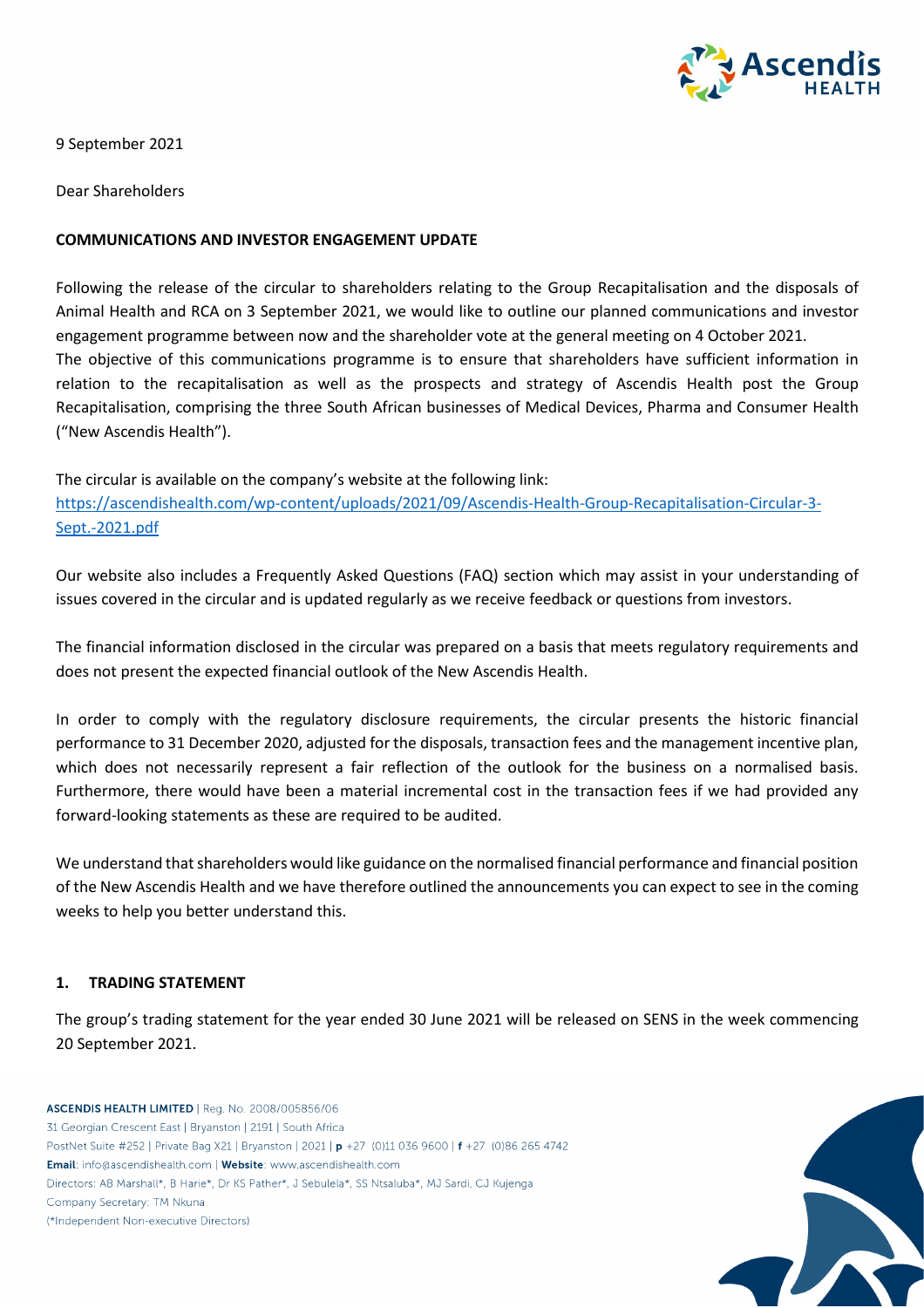

The trading statement is published ahead of the full year results and will provide the company with an opportunity to focus primarily on the operational performance of the group's continuing operations comprising Medical Devices, Pharma and Consumer Health, which will constitute the New Ascendis Health. We are planning to provide revenue and a normalised EBITDA range for each of the businesses as well as progress on the head office cost reduction programme.

## **2. RELEASE OF ANNUAL RESULTS – 30 SEPTEMBER 2021**

The group's annual results will be released on SENS at 08:00 on **Thursday, 30 September 2021**. Management will be presenting the results at 10:00 on the day via a live webcast which will be accessible at the following link: [https://www.corpcam.com/Ascendis30092021](https://protect-za.mimecast.com/s/S8JmC1jqOxHZzKJupWqQA?domain=corpcam.com)

The presentation will build on the trading statement and provide final EBITDA numbers for the year ended 30 June 2021. Importantly, the presentation will also focus on the New Ascendis Health's planned strategy post the Group Recapitalisation and the path and estimated time to value creation for shareholders. This will include updates on Medical Devices, Pharma and Consumer Health and our plans to optimise the value of these businesses for shareholders in the next 12 months.

At the end of the presentation shareholders will have the opportunity to ask questions via the webcast. This will be our last engagement with shareholders ahead of the general meeting to vote on the Group Recapitalisation. Shareholders are also welcome to send questions ahead of the presentation to [investor.relations@ascendishealth.com.](mailto:investor.relations@ascendishealth.com)

### **3. GENERAL MEETING OF SHAREHOLDERS – 4 OCTOBER 2021**

The circular includes the notice convening the general meeting which will be held virtually at 10:00 on 4 October 2021.

The results of the general meeting will be released on SENS later in the day. In the event that shareholders do not vote in favour of the Group Recapitalisation, we expect the senior lenders will immediately seek to enforce their security by taking control of the group's European assets and commence a business rescue process in South Africa.

# **4. PROXY VOTING AT GENERAL MEETING**

The notice of general meeting in the circular includes a form of proxy (grey page) in respect of the general meeting. Details on the action required by shareholders to vote at the general meeting are included on our website to assist shareholders in the voting process (follow the link from the button on the home page a[t www.ascendishealth.com\)](http://www.ascendishealth.com/). It is important to understand the terms 'certificated', 'own name' and 'dematerialised' shareholders which you will see in the voting instructions. Kindly ensure that you understand which of these categories applies to you, as it may impact on whether or not your vote is counted:

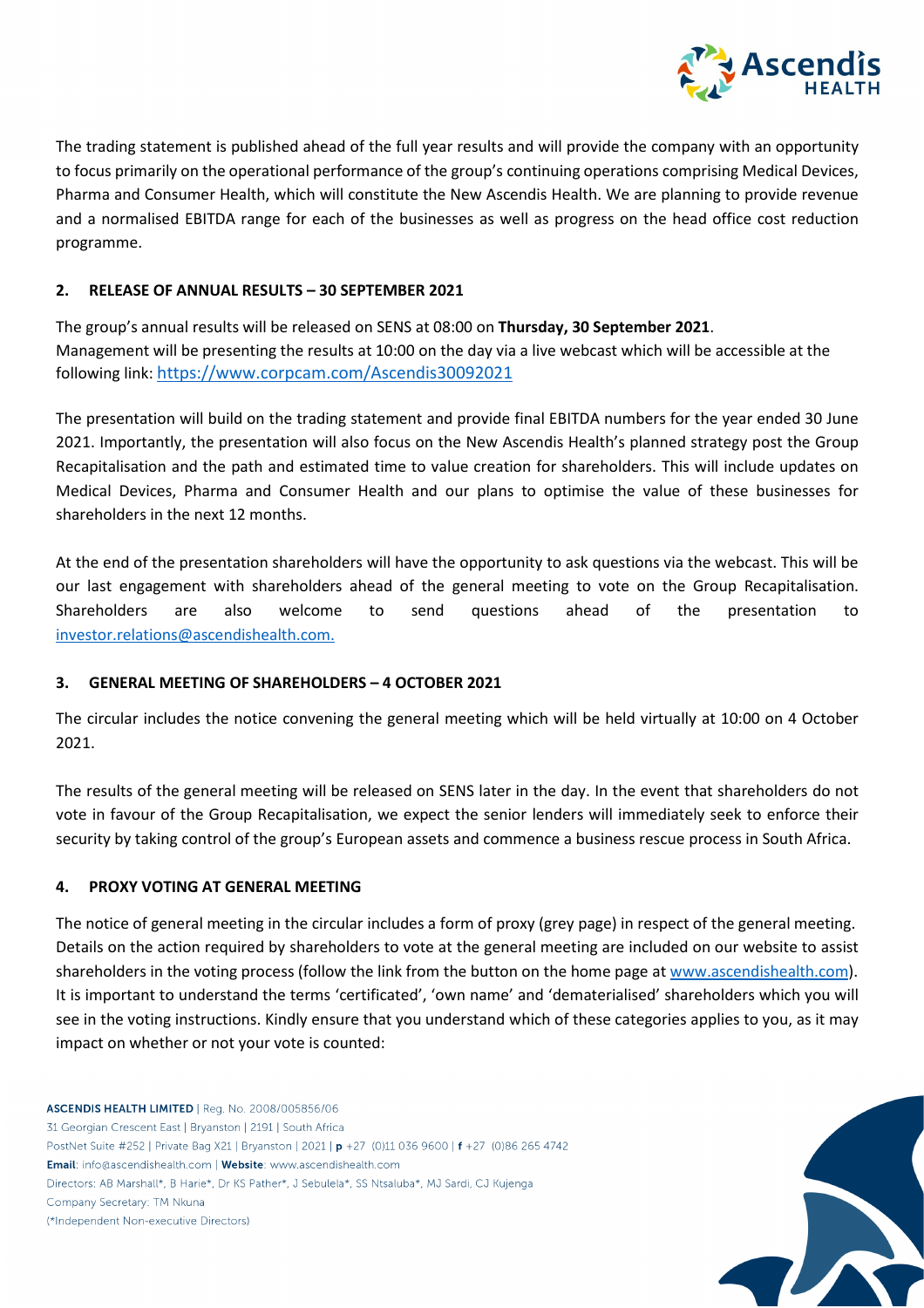

- If you still hold a physical share certificate, you are a **certificated shareholder** and can submit your proxy form directly to Computershare.
- If your shares are dematerialised in **'own name'** (electronically but specifically in your 'own name'), then you can submit your proxy form directly to Computershare. Only shareholders who specifically requested 'own name' registration when applying to open an electronic share trading account will be categorised as such and can send their proxy form directly to Computershare. However, please note that in most instances these accounts are mainly be held in Computershare's custody. If you are uncertain, please e-mail Computershare directly at [proxy@computershare.co.za](mailto:proxy@computershare.co.za) for confirmation.
- All other **dematerialised shareholders** (being those shareholders holding their shares electronically) will not be 'own name' shareholders and will either need to:
	- o submit a proxy form to their broker/custodian; or
	- o contact their broker/custodian and provide them with your voting instructions.

Examples of custodians would be a bank or Computershare.

The majority of private shareholdings in South Africa are held by **dematerialised shareholders**. Should you have any queries on the voting process or the completion of the proxy form, kindly contact [cosec@ascendishealth.com](mailto:cosec@ascendishealth.com) for assistance.

Finally, the proxy form contains the following four resolutions:

- 1. Special Resolution to approve the Group Recapitalisation
- 2. Ordinary Resolution 1 to approve the Animal Health disposal
- 3. Ordinary Resolution 2 to approve the RCA disposal
- 4. Ordinary Resolution 3 to grant the directors the requisite authority to sign the necessary documents to implement the above-mentioned transactions.

By way of explanation, Ordinary Resolution 3 is to enable the directors to take the steps necessary to implement the other three resolutions and has nothing to do with the appointment or remuneration of the directors. A vote "Against" or an "Abstain" on any of the four resolutions could result in the Group Recapitalisation failing to be approved as the special resolution to give effect to the Group Recapitalisation is conditional on the approval of the three ordinary resolutions.

Shareholders are therefore encouraged to vote on all four resolutions.

The Independent Board accepts responsibility for the information contained in this letter as it pertains to Ascendis Health. To the best of the Independent Board's knowledge and belief, the information contained in this letter as it pertains to Ascendis Health is true and nothing has been omitted which is likely to affect the importance of such information.